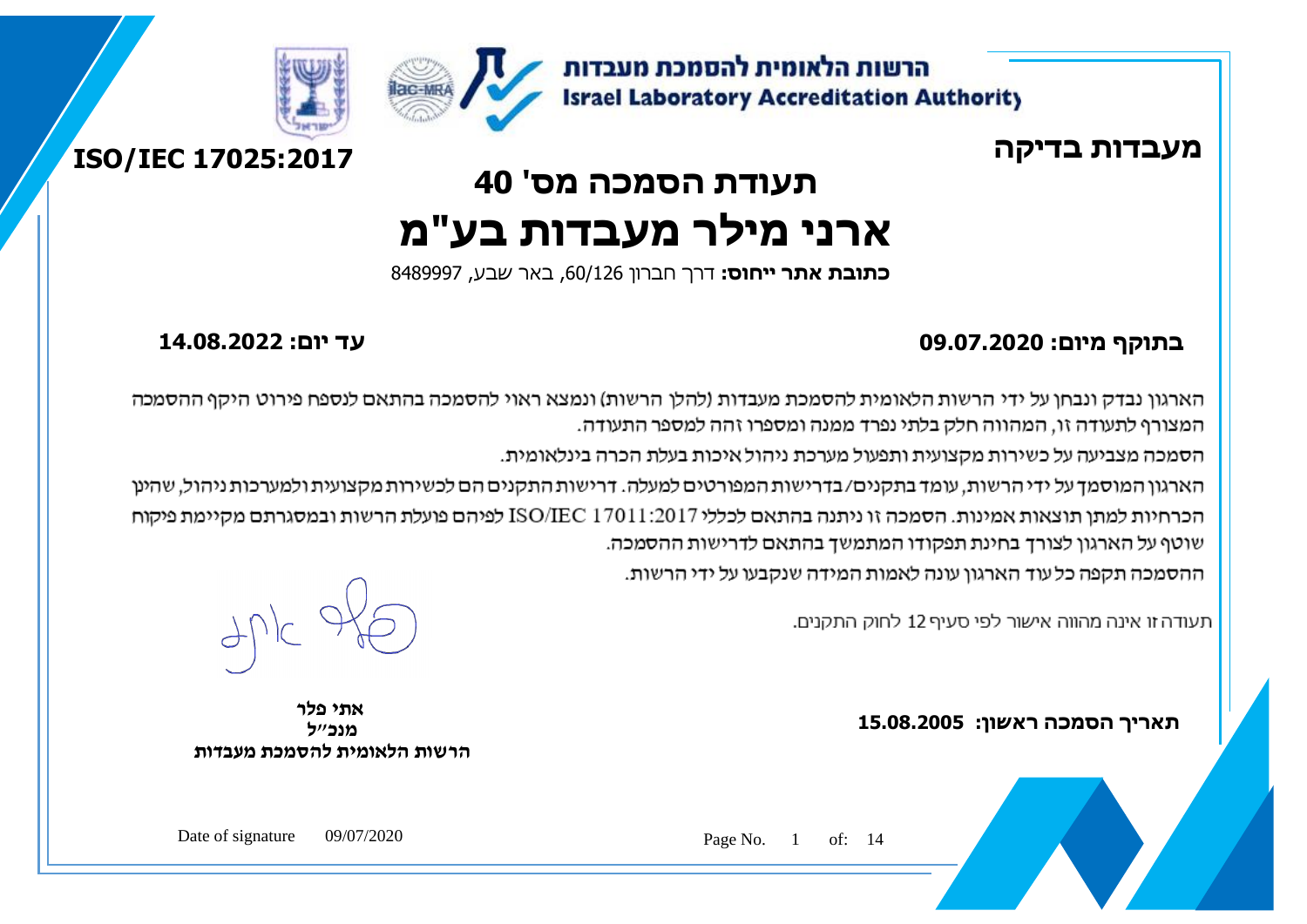



הרשות הלאומית להסמכת מעבדות **Israel Laboratory Accreditation Authority** 

## **Testing Laboratories**

## **ISO/IEC 17025:2017**

# **Accreditation Certificate No. 40 Arni Miller Laboratories Ltd.**

**Main site address**: 60/126 Hevron Rd., Beer Sheva, 8489997, Israel

### **Valid from: 09.07.2020 Until: 14.08.2022**

The organization was assessed by the Israel Laboratory Accreditation Authority (ISRAC) and found to be worthy of accreditation to the detailed schedule attached.

The schedule is an integral part of this certificate and is numbered with the above certificate number.

Accreditation demonstrates technical competence and operation of an internationally recognized quality management system. The organization accredited by ISRAC complies with the standards/requirements mentioned above, meets the technical competence requirements and management system requirements that are necessary for it to consistently deliver technically competent results. This accreditation is granted in accordance with the requirements of ISO/IEC 17011:2017, and entails periodic surveillance and reassessment by ISRAC to ensure that the organization continues to comply with the accreditation requirements.

The accreditation is valid provided that the organization continues to meet the criteria as laid down by ISRAC.

This certificate does not constitute an approval in accordance with article 12 of the standard law.

**Date of first accreditation: 15.08.2005 General Manager**

**Israel Laboratory Accreditation Authority Etty Feller**

Date of signature 09/07/2020 Page No. 2 of: 14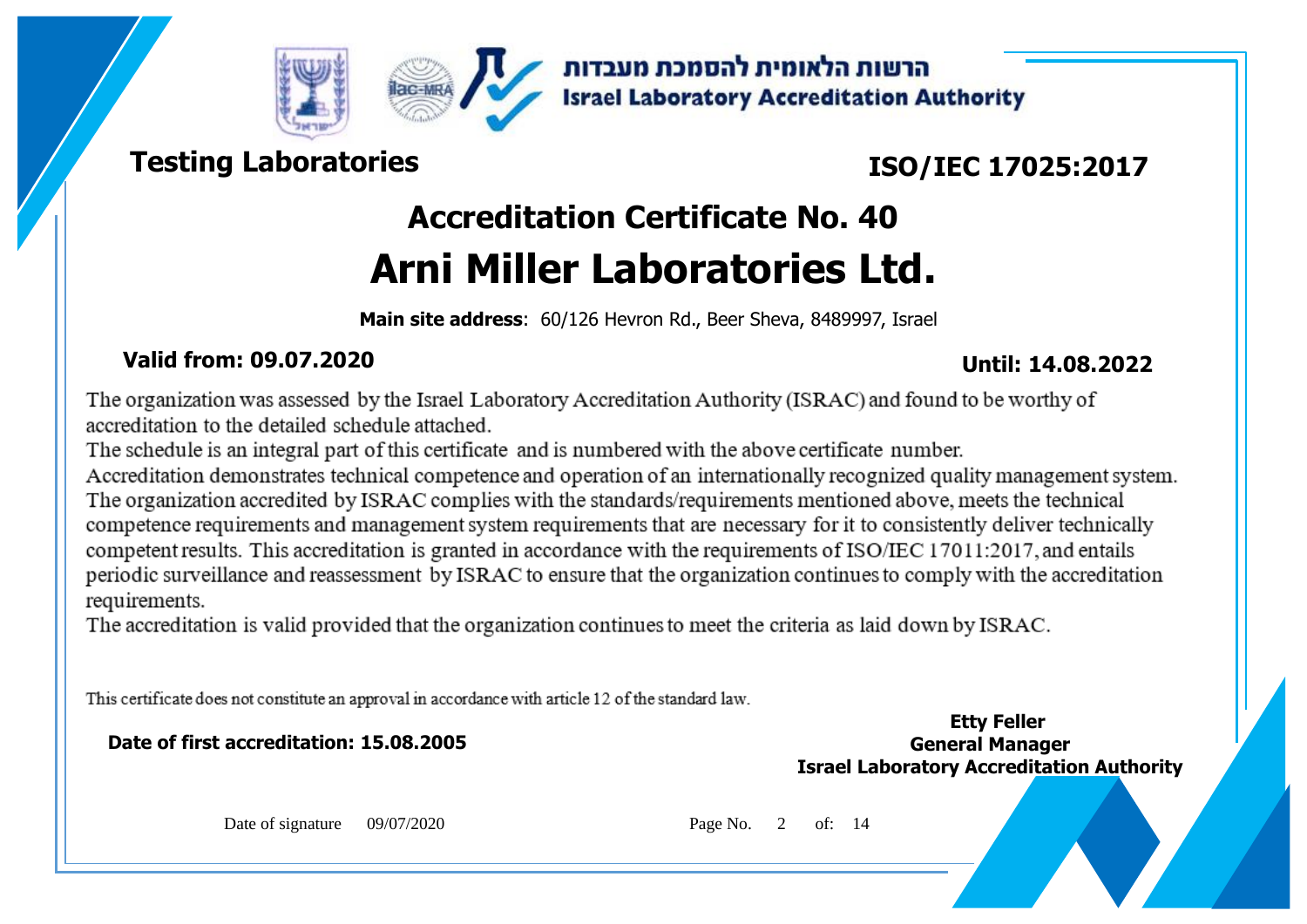

| Name and Address: |                                                  |
|-------------------|--------------------------------------------------|
| Laboratory name   | Arnie Miller Laboratories Itd.                   |
| <b>Address</b>    | 60/126 Hevron Road , Beer Sheva, 8489997, Israel |
| <b>Phone</b>      | $+972 - 8 - 627 - 6754$                          |
| Fax               | $+972 - 8 - 623 - 1555$                          |
| E-Mail            | mail@arnie-labs.co.il                            |

Site: P or T or M , P-Permanent, T-Temporary, M-Mobile

A permanent (P) or temporary (T) place, or a stationary or mobile (M) facility, at or from which the organization performs activities forming part of its scope of accreditation, starting from sampling to final issuance of a report or certificate and / or quality system activities. A temporary (T) site is a site established under the responsibility of an accredited permanent site. All activities performed at a temporary site are the responsibility of the permanent site. An outdoors work is also considered to be a temporary site. Temporary site will be a site that involves work for special project and the activity will be defined in time (up to 2 years).

Type of Scopes: A- Fixed, C- Flexible scope in analytical tests : Type of matrix, analytes, experimental systems and/or analytical characteristics may be subject to changes, in accordance with the laboratory's approved and documented procedures. For details, please refer to the list of Accredited Tests, available from the laboratory upon request.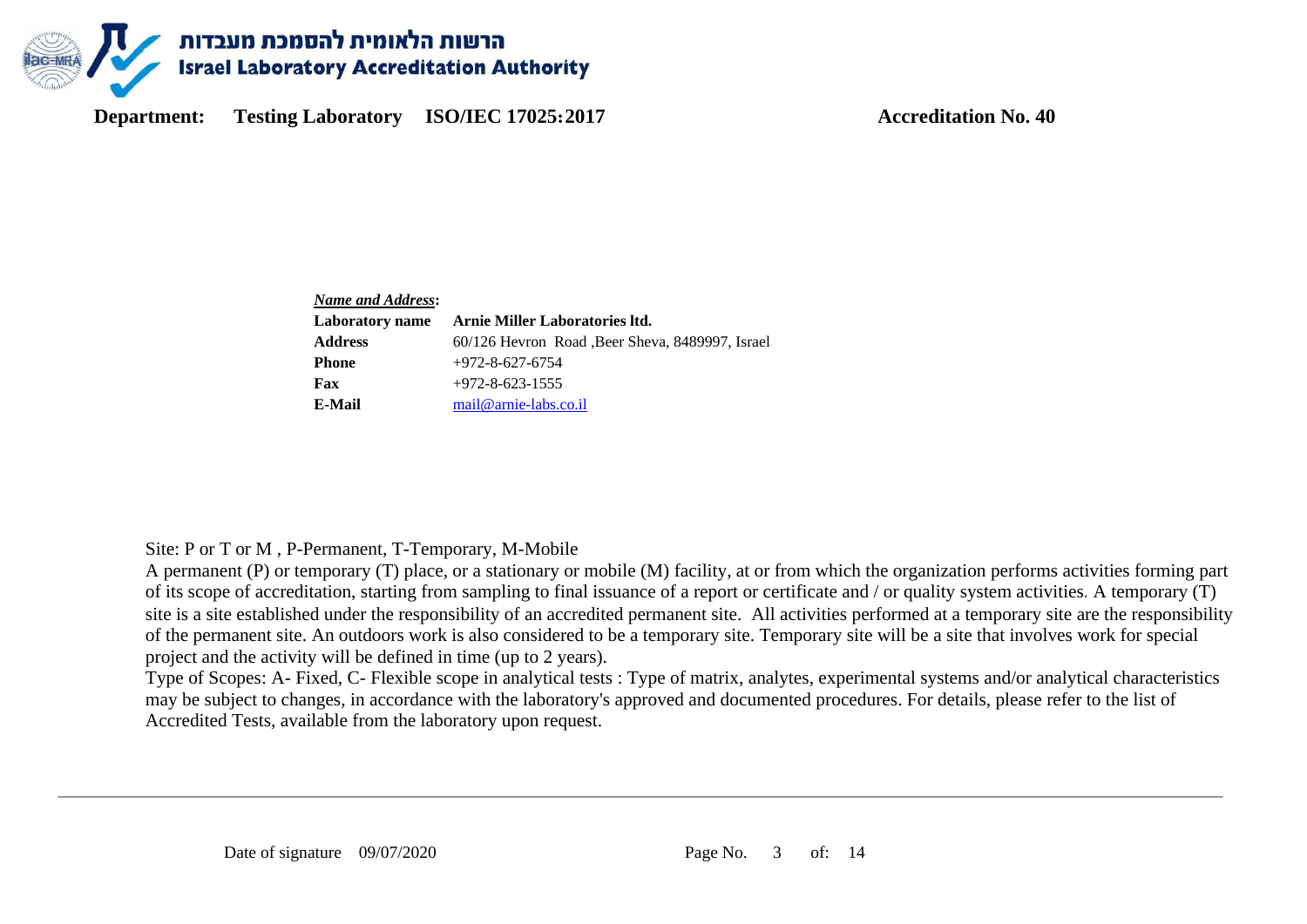

| <b>Item</b>    | Scope<br>Type | <b>Site</b>      | <b>Materials / Products Tested</b>                |                                | <b>Types of Test / Properties Measured</b>             |                         | Standard / Method  | <b>Opinion and Interpretation</b> | <b>Remarks</b>                                                                              |
|----------------|---------------|------------------|---------------------------------------------------|--------------------------------|--------------------------------------------------------|-------------------------|--------------------|-----------------------------------|---------------------------------------------------------------------------------------------|
|                |               |                  | Group of products: Environment - Air              |                                |                                                        |                         |                    |                                   | משפחת מוצרים: <i>איכות הסביבה- אוויר</i>                                                    |
|                |               |                  | <b>Chemical Testing, Chromatography, GC</b>       |                                |                                                        |                         |                    |                                   | $GC$ בדיקות כימיות, כרומטוגרפיה,                                                            |
| -1             | $\mathbf C$   | P                | Air - Gaseous organics<br>from industrial sources | גזים אורגניים ממקור<br>תעשייתי | VOC (Volatile organic<br>compounds)                    | תרכובות אורגניות נדיפות | In house procedure | $\overline{a}$                    | Based on: EPA18<br>EPA= Environmental Protection<br>agency                                  |
|                |               |                  |                                                   |                                |                                                        |                         |                    |                                   | For Type C details see list No.<br>A-10.S.0037-1                                            |
| 2              |               | P                | Worker exposure to<br>hazardous materials         | חשיפת עובד לגורמים<br>מזיקים   | VOC (Volatile organic<br>compounds)                    | תרכובות אורגניות נדיפות | In house procedure | $- - -$                           | Based on: NIOSH 1003<br>NIOSH= The National Institute for<br>Occupational Safety and Health |
|                |               |                  |                                                   |                                |                                                        |                         |                    |                                   | For Type C details see list No.<br>A-10.S.0037-1                                            |
| 3              |               | D                | Worker exposure to<br>hazardous materials         | מזיקים                         | חשיפת עובד לגורמים VOC (Volatile organic<br>compounds) | תרכובות אורגניות נדיפות | In house procedure | $---$                             | Based on: NIOSH 1005<br>For Type C details see list No.<br>$A-10.5.0037-1$                  |
| $\overline{4}$ |               |                  | Worker exposure to<br>hazardous materials         | חשיפת עובד לגורמים<br>מזיקים   | VOC (Volatile organic<br>compounds)                    | תרכובות אורגניות נדיפות | In house procedure | $---$                             | Based on: NIOSH 1022<br>For Type C details see list No.<br>A-10.S.0037-1                    |
| 5              |               | $\cdot$ <b>p</b> | Worker exposure to<br>hazardous materials         | חשיפת עובד לגורמים<br>מזיקים   | VOC (Volatile organic<br>compounds)                    | תרכובות אורגניות נדיפות | In house procedure | $- - -$                           | Based on: NIOSH 1300<br>For Type C details see list No.<br>A-10.S.0037-1                    |
| 6              |               | D                | Worker exposure to<br>hazardous materials         | חשיפת עובד לגורמים<br>מזיקים   | VOC (Volatile organic<br>compounds)                    | תרכובות אורגניות נדיפות | In house procedure | $- - -$                           | Based on: NIOSH 1405<br>For Type C details see list No.<br>A-10.S.0037-1                    |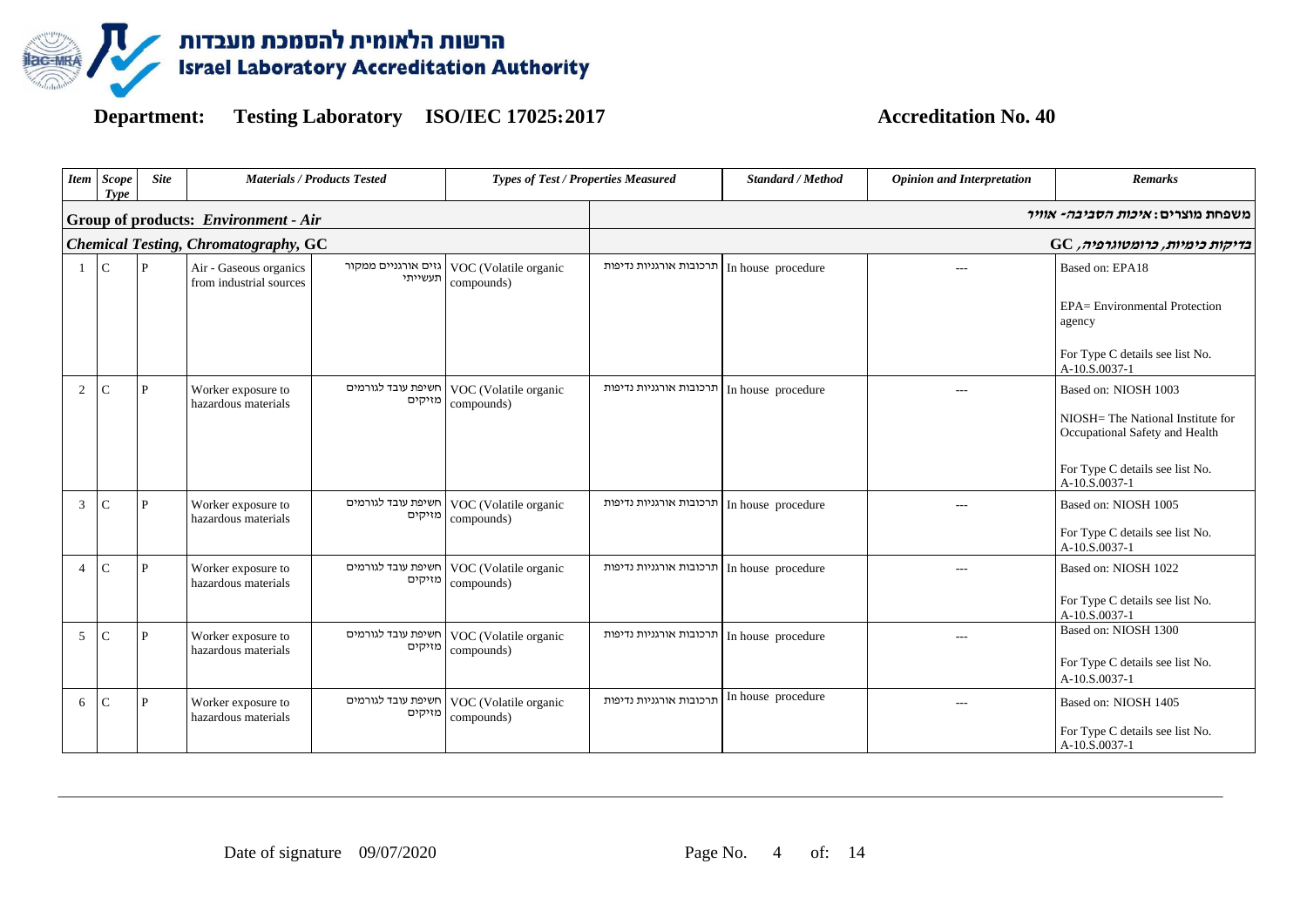

| <b>Item</b>      | <b>Scope</b><br>Type | <b>Site</b> |                                             | <b>Materials / Products Tested</b> | Types of Test / Properties Measured                           |                                            | <b>Standard / Method</b> | <b>Opinion and Interpretation</b> | <b>Remarks</b>                                   |
|------------------|----------------------|-------------|---------------------------------------------|------------------------------------|---------------------------------------------------------------|--------------------------------------------|--------------------------|-----------------------------------|--------------------------------------------------|
|                  |                      |             | Group of products: <i>Environment - Air</i> |                                    |                                                               |                                            |                          |                                   | משפחת מוצרים: <i>איכות הסביבה- אוויר</i>         |
|                  |                      |             | <b>Chemical Testing, Chromatography, GC</b> |                                    |                                                               |                                            |                          |                                   | $\rm GC$ בדיקות כימיות, כרומטוגרפיה,             |
| $\tau$           | $\mathcal{C}$        | P           | Worker exposure to<br>hazardous materials   |                                    | חשיפת עובד לגורמים VOC (Volatile organic<br>מזיקים compounds) | תרכובות אורגניות נדיפות                    | In house procedure       | $---$                             | Based on: NIOSH 1450                             |
|                  |                      |             |                                             |                                    |                                                               |                                            |                          |                                   | For Type C details see list No.<br>A-10.S.0037-1 |
| 8                | $\mathbf C$          | P           | Worker exposure to<br>hazardous materials   |                                    | חשיפת עובד לגורמים VOC (Volatile organic<br>מזיקים compounds) | תרכובות אורגניות נדיפות                    | In house procedure       | $---$                             | Based on: NIOSH 1457                             |
|                  |                      |             |                                             |                                    |                                                               |                                            |                          |                                   | For Type C details see list No.<br>A-10.S.0037-1 |
| 9                | $\mathcal{C}$        | P           | Worker exposure to<br>hazardous materials   |                                    | VOC (Volatile organic<br>מזיקים compounds)                    | תרכובות אורגניות נדיפות                    | In house procedure       | $---$                             | Based on: NIOSH 1500                             |
|                  |                      |             |                                             |                                    |                                                               |                                            |                          |                                   | For Type C details see list No.<br>A-10.S.0037-1 |
| 10               |                      | D           | Worker exposure to<br>hazardous materials   | מזיקים                             | חשיפת עובד לגורמים VOC (Volatile organic                      | תרכובות אורגניות נדיפות                    | In house procedure       | $- - -$                           | Based on: NIOSH 1501                             |
|                  |                      |             |                                             |                                    | compounds)                                                    |                                            |                          |                                   | For Type C details see list No.<br>A-10.S.0037-1 |
| $11 \, \text{C}$ |                      | P           | Worker exposure to<br>hazardous materials   | מזיקים                             | חשיפת עובד לגורמים VOC (Volatile organic<br>compounds)        | חרכובות אורגניות נדיפות In house procedure |                          | $- - -$                           | Based on: NIOSH 2555                             |
|                  |                      |             |                                             |                                    |                                                               |                                            |                          |                                   | For Type C details see list No.<br>A-10.S.0037-1 |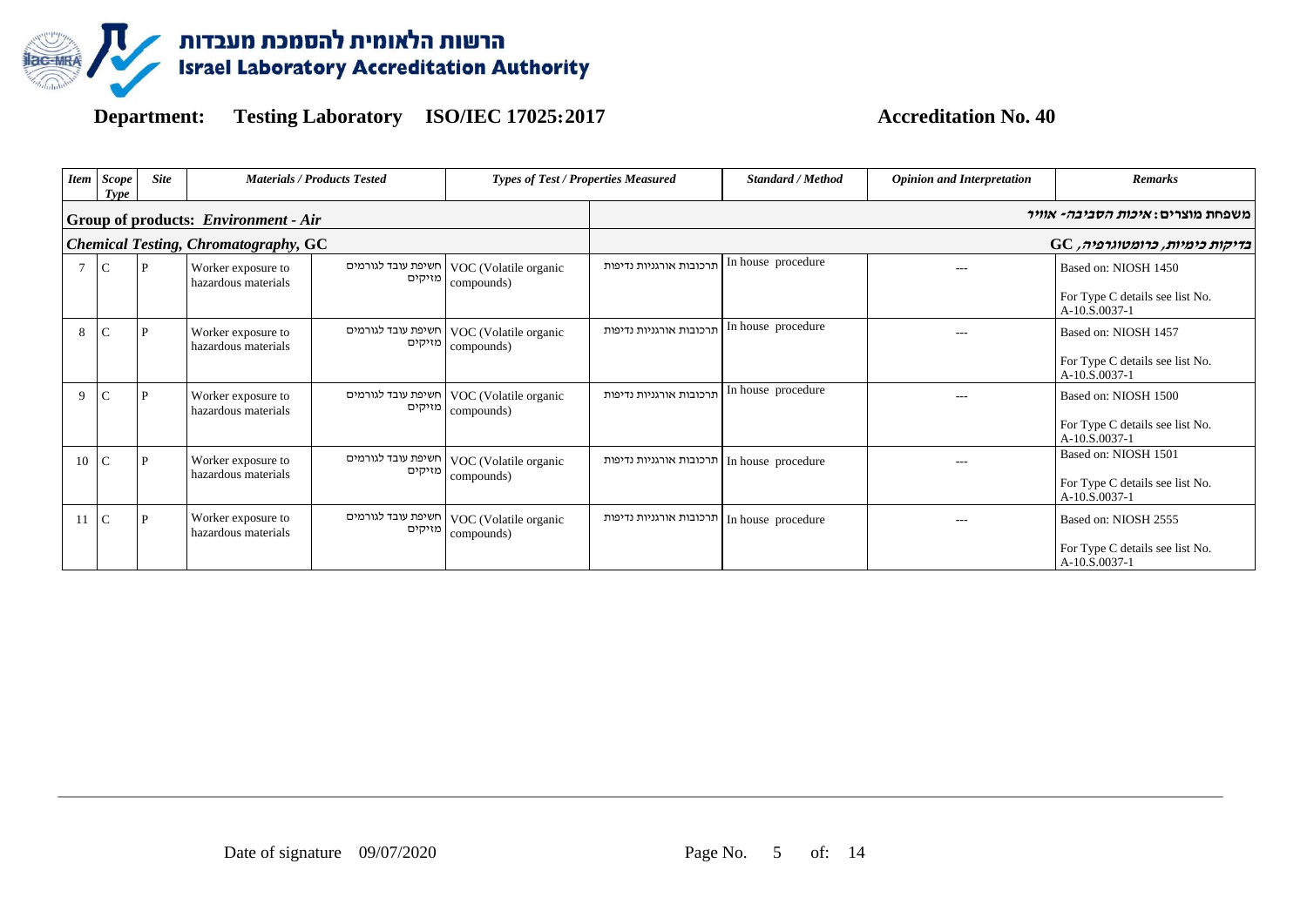

|                | <b>Item</b> Scope<br>Type | <b>Site</b>  |                       | <b>Materials / Products Tested</b>                                               | <b>Types of Test / Properties Measured</b> |         | <b>Standard / Method</b> | <b>Opinion and Interpretation</b> | <b>Remarks</b>                                                    |
|----------------|---------------------------|--------------|-----------------------|----------------------------------------------------------------------------------|--------------------------------------------|---------|--------------------------|-----------------------------------|-------------------------------------------------------------------|
|                |                           |              |                       | Group of products: Environment - Soil, Aggregates and Water                      |                                            |         |                          |                                   | משפחת מוצרים: <i>איכות הסביבה-קרקע, אגרגטים ומים</i>              |
|                |                           |              |                       | <b>Chemical Testing, Classical Chemistry, Measurement of physical properties</b> |                                            |         |                          |                                   | <i>בדיקות כימיות, כימיה קלאסית</i> , בדיקות של מאפיינים פיזיקליים |
| $12 \text{ A}$ |                           | $\mathbf{P}$ | Drinking water        |                                                                                  | Conductivity   מי שתייה                    | מוליכות | In house procedure       |                                   | Based on: SM 2510B                                                |
|                |                           |              |                       |                                                                                  |                                            |         |                          |                                   | SM=Standard Methods                                               |
| 13             | A                         | $\mathbf{P}$ | Drinking water        | מי שתייה                                                                         | pH                                         | pH      | In house procedure       | $---$                             | Based on: SM 4500 H <sup>+</sup> B                                |
| 14             | I A                       | P            | <b>Effluent</b> water | מי קולחין                                                                        | Conductivity                               | מוליכות | In house procedure       | $---$                             | Based on: SM 2510B                                                |
| 15             | A                         | P            | <b>Effluent</b> water | pH מי קולחין                                                                     |                                            | pH      | In house procedure       | $---$                             | Based on: SM 4500 H <sup>+</sup> B                                |
| 16             | А                         | P            | Mineral water         |                                                                                  | Conductivity   מים מינרליים                | מוליכות | In house procedure       | $---$                             | Based on: SM 2510B                                                |
| 17             | A                         | P            | Mineral water         | pH מים מינרליים                                                                  |                                            | pH      | In house procedure       | $---$                             | Based on: SM 4500 H <sup>+</sup> B                                |
| 18             | A                         | P            | Purified water        |                                                                                  | מים מטוהרים Conductivity                   | מוליכות | In house procedure       | $---$                             | Based on: SM 2510B                                                |
| 19             | A                         | P            | Purified water        | pH מים מטוחרים                                                                   |                                            | pH      | In house procedure       | $---$                             | Based on: SM 4500 H <sup>+</sup> B                                |
| 20             | А                         | P            | Recreational water    | מי נופש                                                                          | Conductivity                               | מוליכות | In house procedure       | $---$                             | Based on: SM 2510B                                                |
| 21             | A                         | P            | Recreational water    | מי נופש<br>pH                                                                    |                                            | pH      | In house procedure       | $---$                             | Based on: SM 4500 H <sup>+</sup> B                                |
| 22             | А                         | P            | Waste water           |                                                                                  | Conductivity   מי שופכין                   | מוליכות | In house procedure       | $---$                             | Based on: SM 2510B                                                |
| 23             | A                         | P            | Waste water           | מי שופכין                                                                        | pH                                         | pH      | In house procedure       | $- - -$                           | Based on: SM 4500 H <sup>+</sup> B                                |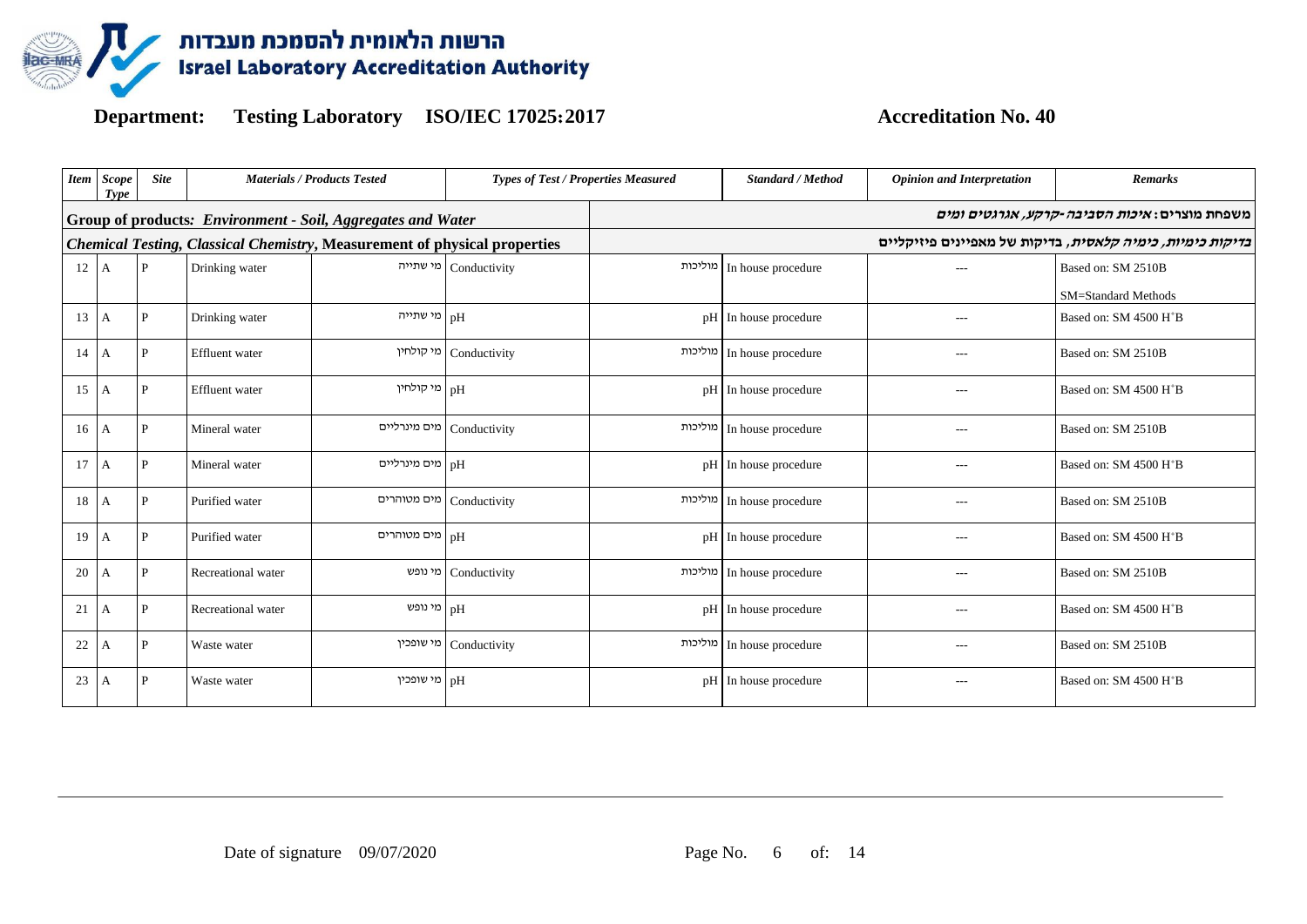

| Item | <b>Scope</b><br><b>Type</b> | <b>Site</b>  |                       | <b>Materials / Products Tested</b>                                       |                                                                       | <b>Types of Test / Properties Measured</b>                 |                                        | <b>Opinion and Interpretation</b> | <b>Remarks</b>                                           |
|------|-----------------------------|--------------|-----------------------|--------------------------------------------------------------------------|-----------------------------------------------------------------------|------------------------------------------------------------|----------------------------------------|-----------------------------------|----------------------------------------------------------|
|      |                             |              |                       | Group of products: Environment - Soil, Aggregates and Water              |                                                                       |                                                            |                                        |                                   | משפחת מוצרים: <i>איכות הסביבה-קרקע, אגרגטים ומים</i>     |
|      |                             |              |                       | <b>Chemical Testing, Classical Chemistry, Wet chemistry measurements</b> |                                                                       |                                                            |                                        |                                   | ב <i>דיקות כימיות, כימיה קלאסית</i> , מדידות כימיה רטובה |
| 24   | A                           | P            | Drinking water        | מי שתייה                                                                 | <b>BOD-Biochemical</b><br>Oxygen Demand                               | צריכת חמצן ביוכימית                                        | In house procedure                     | $---$                             | Based on: SM 5210B                                       |
| 25   | A                           | P            | Drinking water        | מי שתייה                                                                 | Chloride                                                              |                                                            | In house procedure   כלורידים          | $---$                             | Based on: SM 4500 Cl <sup>-</sup> D                      |
| 26   | А                           | P            | Drinking water        | מי שתייה                                                                 | COD-Chemical Oxygen<br>Demand                                         |                                                            | Merck Kit: SQ 14541   צריכת חמצן כימית | $---$                             | Based on: SM 5220 D                                      |
| 27   | A                           | P            | Drinking water        | מי שתייה                                                                 | Fixed and volatile solids<br>ignited at 550 °C                        | מוצקים קבועים ומתנדפים ב-<br>550 °C                        | In house procedure                     | $---$                             | Based on: SM 2540E                                       |
| 28   | A                           | P            | Drinking water        | מי שתייה                                                                 | Nitrogen (Ammonia)                                                    |                                                            | חנקן (אמוניה) In house procedure       | $---$                             | Based on: SM 4500 NH <sub>3</sub> C                      |
| 29   | A                           | P            | Drinking water        | מי שתייה                                                                 | Oil and grease                                                        |                                                            | שמן כללי In house procedure            | $---$                             | Based on: SM 5520B                                       |
| 30   | A                           | P            | Drinking water        | מי שתייה                                                                 | Total dissolved solids<br>dried at 180 °C                             | In house procedure מוצקים מומסים ב- 180 °C                 |                                        | $---$                             | Based on: SM 2540C                                       |
| 31   | A                           | P            | Drinking water        | מי שתייה                                                                 | Total solids dried at<br>103 °C to 105 °C                             | In house procedure   כלל המוצקים ב-O3 °C עד<br>105 °C      |                                        | $---$                             | Based on: SM 2540B                                       |
| 32   | $\overline{A}$              | P            | Drinking water        | מי שתייה                                                                 | Total suspended solids<br>dried at $103^{\circ}$ C to $105^{\circ}$ C | עד 103 °C - כלל המוצקים ב-103 km bouse procedure<br>105 °C |                                        | $---$                             | Based on: SM 2540D                                       |
| 33   | A                           | P            | <b>Effluent</b> water | מי קולחיו                                                                | <b>BOD-Biochemical</b><br>Oxygen Demand                               | צריכת חמצן ביוכימית                                        | In house procedure                     | $---$                             | Based on: SM 5210B                                       |
| 34   | А                           | P            | Effluent water        | מי קולחיו                                                                | Chloride                                                              |                                                            | In house procedure   כלורידים          | $---$                             | Based on: SM 4500 Cl <sup>-</sup> D                      |
| 35   | А                           | $\mathbf{p}$ | Effluent water        | מי קולחין                                                                | COD-Chemical Oxygen<br>Demand 25 mg/L - 1500<br>$m\Omega/L$           | צריכת חמצו כימית<br>1500 mg/L - $25 \text{ mg/L}$          | Merck Kit: SQ 14541                    | $---$                             | Based on: SM 5220 D                                      |
| 36   | A                           | $\mathbf{p}$ | Effluent water        | מי קולחיו                                                                | Fixed and volatile solids<br>ignited at 550 °C                        | - In house procedure   מוצקים קבועים ומתנדפים ב<br>550 °C  |                                        | $---$                             | Based on: SM 2540E                                       |
| 37   | A                           | P            | <b>Effluent</b> water | מי קולחין                                                                | Nitrogen (Ammonia)                                                    |                                                            | חנקן (אמוניה) In house procedure       | $---$                             | Based on: SM 4500 NH <sub>3</sub> C                      |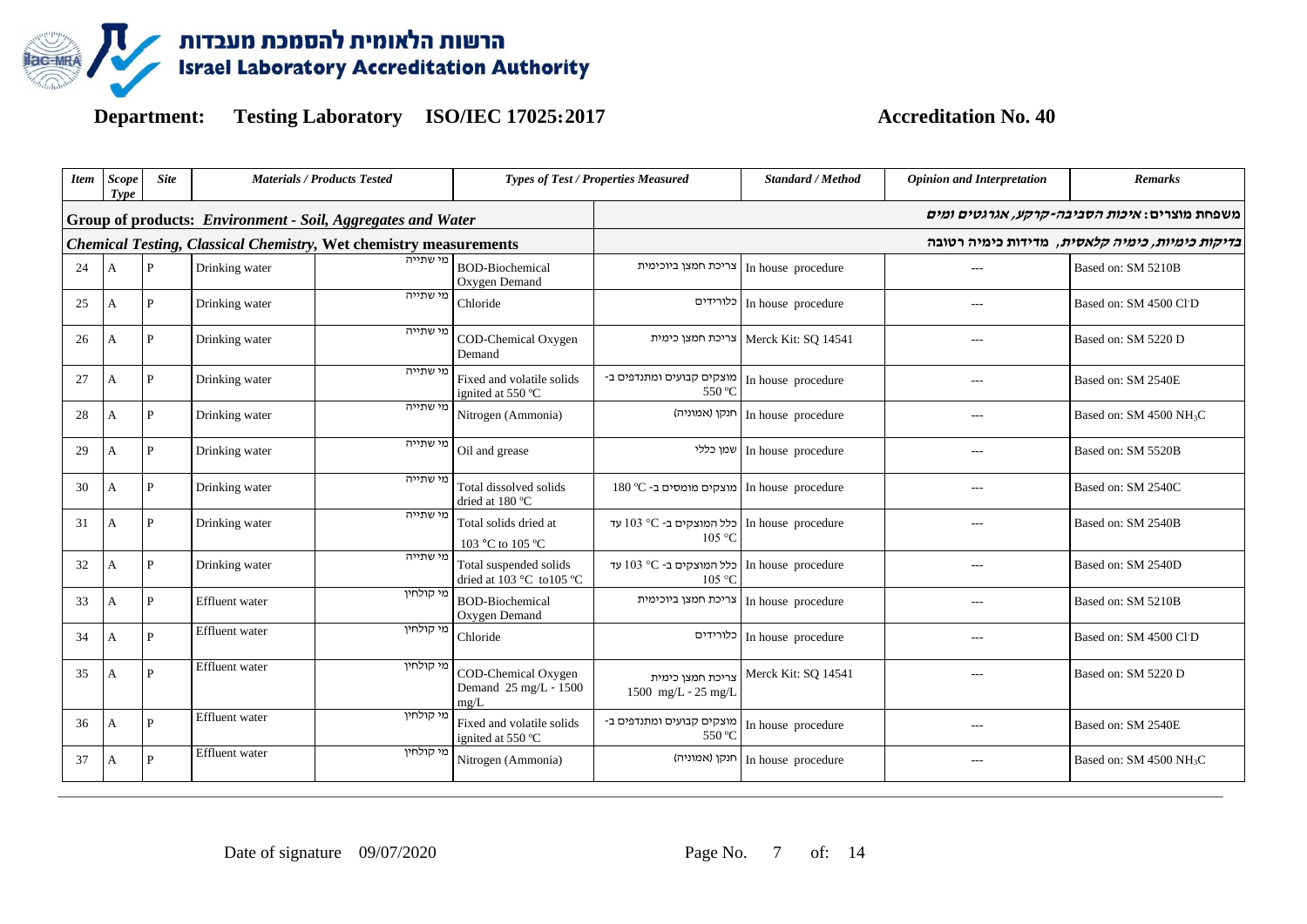

| <b>Item</b> | <b>Scope</b><br>Type | <b>Site</b>  |                       | <b>Materials / Products Tested</b>                                       |                                                     | <b>Types of Test / Properties Measured</b>                               | <b>Standard / Method</b>      | <b>Opinion and Interpretation</b> | <b>Remarks</b>                                       |  |
|-------------|----------------------|--------------|-----------------------|--------------------------------------------------------------------------|-----------------------------------------------------|--------------------------------------------------------------------------|-------------------------------|-----------------------------------|------------------------------------------------------|--|
|             |                      |              |                       | Group of products: Environment - Soil, Aggregates and Water              |                                                     |                                                                          |                               |                                   | משפחת מוצרים: <i>איכות הסביבה-קרקע, אגרגטים ומים</i> |  |
|             |                      |              |                       | <b>Chemical Testing, Classical Chemistry, Wet chemistry measurements</b> |                                                     | <i>בדיקות כימיות, כימיה קלאסית</i> , מדידות כימיה רטובה                  |                               |                                   |                                                      |  |
| 38          | A                    | P            | Effluent water        | מי קולחיו                                                                | Oil and grease                                      |                                                                          | שמן כללי In house procedure   | $---$                             | Based on: SM 5520B                                   |  |
| 39          | А                    | $\mathbf{P}$ | <b>Effluent</b> water | מי קולחיו                                                                | Total dissolved solids<br>dried at 180 °C           | In house procedure מוצקים מומסים ב- 180 In                               |                               | $---$                             | Based on: SM 2540C                                   |  |
| 40          | A                    | P            | <b>Effluent</b> water | מי קולחין                                                                | Total solids dried at<br>103 °C to 105 °C           | עד In house procedure   כלל המוצקים ב-O3 °C עד<br>105 °C                 |                               |                                   | Based on: SM 2540B                                   |  |
| 41          | А                    | P            | <b>Effluent</b> water | מי קולחיו                                                                | Total suspended solids<br>dried at 103 °C to 105 °C | In house procedure מוצקים מרחפים ב- O° C<br>105 °C עד                    |                               | $- - -$                           | Based on: SM 2540D                                   |  |
| 42          | А                    | P            | Mineral water         | מים מינרליים                                                             | Chloride                                            |                                                                          | In house procedure            |                                   | Based on: SM 4500 Cl <sup>-</sup> D                  |  |
| 43          | А                    | P            | Mineral water         | מים מינרליים                                                             | Fixed and volatile solids<br>ignited at 550 °C      | - In house procedure מוצקים קבועים ומתנדפים ב<br>550 °C                  |                               | $- - -$                           | Based on: SM 2540E                                   |  |
| 44          | А                    | $\mathbf{p}$ | Mineral water         | מים מינרליים                                                             | Nitrogen (Ammonia)                                  | חנקן (אמוניה)                                                            | In house procedure            | $---$                             | Based on :SM 4500 NH <sub>3</sub> C                  |  |
| 45          | А                    | D            | Mineral water         | מים מינרליים                                                             | Oil and grease                                      | שמן כללי                                                                 | In house procedure            | $---$                             | Based on: SM 5520B                                   |  |
| 46          | А                    | P            | Mineral water         | מים מינרליים                                                             | Total dissolved solids<br>dried at 180 °C           | In house procedure   מוצקים מומסים ב-O°C ו                               |                               | $- - -$                           | Based on: SM 2540C                                   |  |
| 47          | A                    | $\mathbf{p}$ | Mineral water         | מים מינרליים                                                             | Total solids dried at 103<br>°C to 105 °C           | עד 103 °C - כלל המוצקים ב- 103 עד<br>105 °C                              |                               | $---$                             | Based on: SM 2540B                                   |  |
| 48          | А                    | P            | Mineral water         | מים מינרליים                                                             | Total suspended solids<br>dried at 103 °C to 105 °C | In house procedure מוצקים מרחפים ב-C <sup>o</sup> C וn house<br>עד C°C ע |                               | $---$                             | Based on: SM 2540D                                   |  |
| 49          | А                    | $\mathbf{P}$ | Purified water        | מים מטוהרים                                                              | Chloride                                            |                                                                          | Christel procedure   כלורידים | $- - -$                           | Based on: SM 4500 Cl <sup>-</sup> D                  |  |
| 50          | А                    | $\mathbf{P}$ | Purified water        | מים מטוהרים                                                              | Fixed and volatile solids<br>ignited at 550 °C      | - In house procedure   מוצקים קבועים ומתנדפים ב<br>550 °C                |                               | $---$                             | Based on: SM 2540E                                   |  |
| 51          | А                    | P            | Purified water        | מים מטוהרים                                                              | Nitrogen (Ammonia)                                  | חנקן (אמוניה)                                                            | In house procedure            | $---$                             | Based on :SM 4500 NH <sub>3</sub> C                  |  |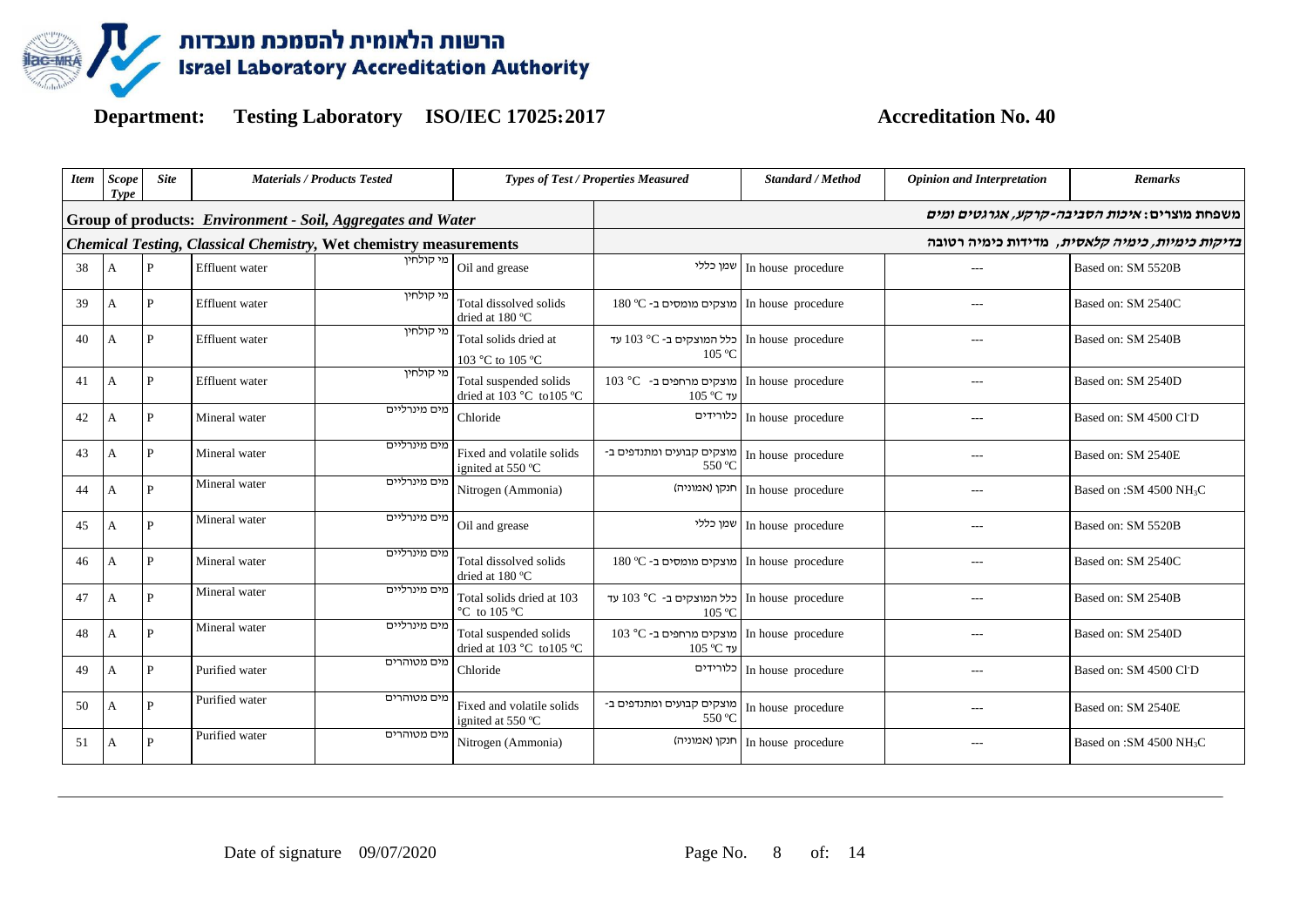

| <b>Item</b> | <b>Scope</b><br>Type | <b>Site</b>    | <b>Materials / Products Tested</b> |                                                                          | <b>Types of Test / Properties Measured</b>                  |                                                                   | Standard / Method   | <b>Opinion and Interpretation</b> | <b>Remarks</b>                                       |  |
|-------------|----------------------|----------------|------------------------------------|--------------------------------------------------------------------------|-------------------------------------------------------------|-------------------------------------------------------------------|---------------------|-----------------------------------|------------------------------------------------------|--|
|             |                      |                |                                    | Group of products: Environment - Soil, Aggregates and Water              |                                                             |                                                                   |                     |                                   | משפחת מוצרים: <i>איכות הסביבה-קרקע, אגרגטים ומים</i> |  |
|             |                      |                |                                    | <b>Chemical Testing, Classical Chemistry, Wet chemistry measurements</b> |                                                             | <i>בדיקות כימיות, כימיה קלאסית</i> , מדידות כימיה רטובה           |                     |                                   |                                                      |  |
| 52          | A                    | $\mathbf{P}$   | Purified water                     | מים מטוהרים                                                              | Oil and grease                                              | שמן כללי                                                          | In house procedure  |                                   | Based on: SM 5520B                                   |  |
| 53          | А                    | P              | Purified water                     | מים מטוהרים                                                              | Total dissolved solids<br>dried at 180 °C                   | In house procedure crocedure   מוצקים מומסים ב-O°C                |                     |                                   | Based on: SM 2540C                                   |  |
| 54          | А                    | $\overline{P}$ | Purified water                     | מים מטוהרים                                                              | Total solids dried at<br>103°C to 105 °C                    | עד In house procedure c+ 103 °C - כלל המוצקים ב<br>105 °C         |                     | $-$ --                            | Based on: SM 2540B                                   |  |
| 55          | А                    | P              | Purified water                     | מים מטוהרים                                                              | Total suspended solids<br>dried at 103 °C to 105 °C         | In house procedure crocedure   מוצקים מרחפים ב-O3 °C<br>עד C°C ער |                     |                                   | Based on: SM 2540D                                   |  |
| 56          | А                    | $\mathbf{P}$   | Recreational water                 | מי נופש                                                                  | <b>BOD-Biochemical</b><br>Oxygen Demand                     | צריכת חמצן ביוכימית                                               | In house procedure  | $-$ --                            | Based on: SM 5210B                                   |  |
| 57          | А                    | P              | Recreational water                 | מי נופש                                                                  | Chloride                                                    | כלורידים                                                          | In house procedure  | $-$ --                            | Based on: SM 4500 Cl <sup>-</sup> D                  |  |
| 58          | А                    | $\mathbf{P}$   | Recreational water                 | מי נופש                                                                  | COD-Chemical Oxygen<br>Demand                               | צריכת חמצן כימית                                                  | Merck Kit: SO 14541 | $---$                             | Based on: SM 5220 D                                  |  |
| 59          | A                    | $\mathbf{P}$   | Recreational water                 | מי נופש                                                                  | Fixed and volatile solids<br>ignited at 550 °C              | מוצקים קבועים ומתנדפים ב-<br>550 °C                               | In house procedure  |                                   | Based on: SM 2540E                                   |  |
| 60          | А                    | P              | Recreational water                 | מי נופש                                                                  | Nitrogen (Ammonia)                                          | חנקן (אמוניה)                                                     | In house procedure  | $---$                             | Based on :SM 4500 NH <sub>3</sub> C                  |  |
| 61          | А                    | P              | Recreational water                 | מי נופש                                                                  | Oil and grease                                              | שמן כללי                                                          | In house procedure  | $- - -$                           | Based on: SM 5520B                                   |  |
| 62          | А                    | P              | Recreational water                 | מי נופש                                                                  | Total dissolved solids<br>dried at 180 °C                   | In house procedure   מוצקים מומסים ב-O°C ו                        |                     | $- - -$                           | Based on: SM 2540C                                   |  |
| 63          | А                    | P              | Recreational water                 | מי נופש                                                                  | Total solids dried at<br>103 °C to 105 °C                   | עד 203 °C - כלל המוצקים ב-D3 °C עד<br>105 °C                      |                     | $- - -$                           | Based on: SM 2540B                                   |  |
| 64          | А                    | $\mathbf{P}$   | Recreational water                 |                                                                          | מי נופש Total suspended solids<br>dried at 103 °C to 105 °C | In house procedure מוצקים מרחפים ב-O° C ו<br>105 °C עד            |                     | $---$                             | Based on: SM 2540D                                   |  |
| 65          | A                    | P              | Waste water                        | מי שופכין                                                                | <b>BOD-Biochemical</b><br>Oxygen Demand                     | צריכת חמצן ביוכימית                                               | In house procedure  | $---$                             | Based on: SM 5210B                                   |  |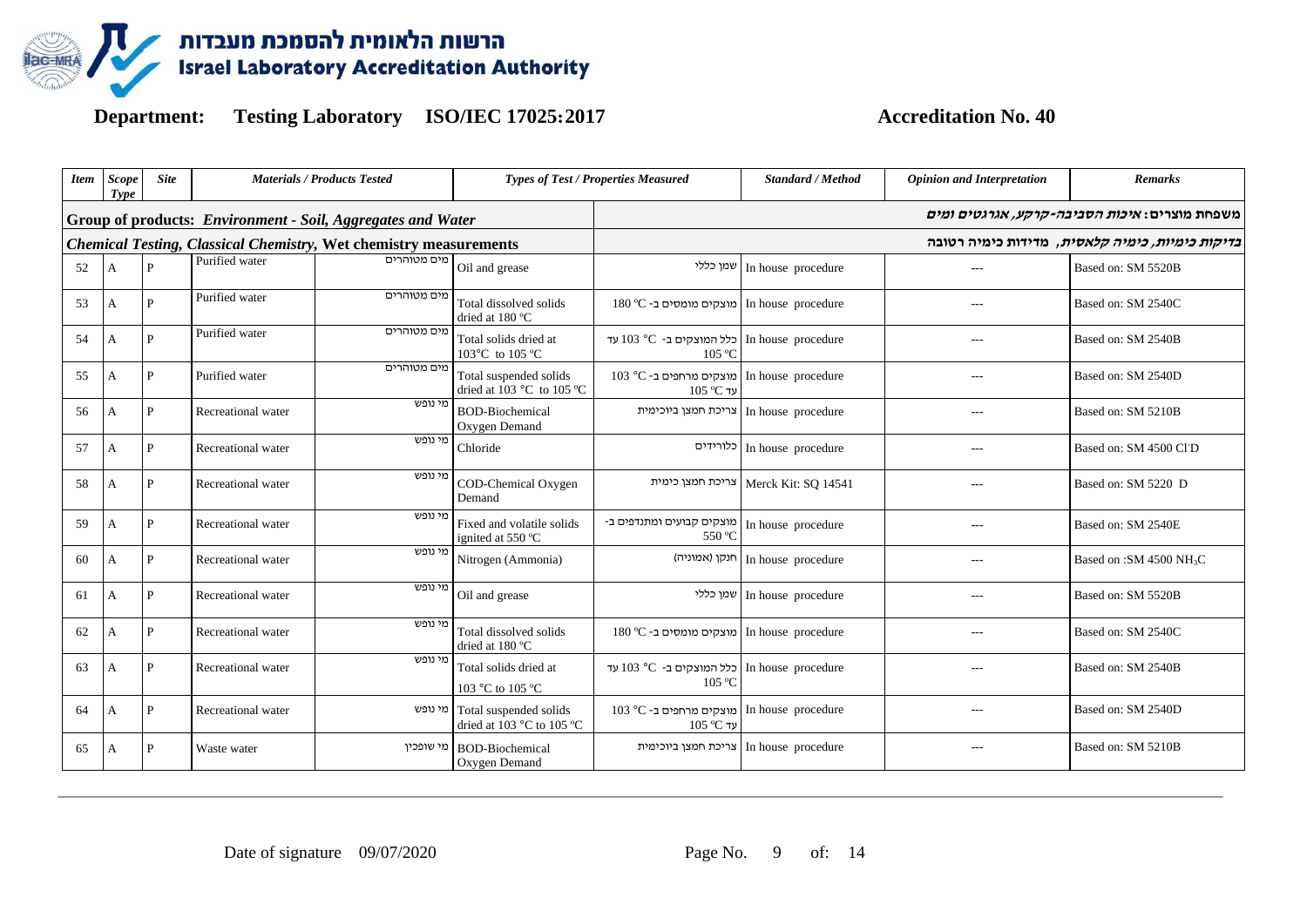

| <b>Item</b> | Scope<br>Type | <b>Site</b> | <b>Materials / Products Tested</b> |                                                                          | <b>Types of Test / Properties Measured</b>                 |                                                                    | <b>Standard / Method</b>               | <b>Opinion and Interpretation</b> | <b>Remarks</b>                                       |
|-------------|---------------|-------------|------------------------------------|--------------------------------------------------------------------------|------------------------------------------------------------|--------------------------------------------------------------------|----------------------------------------|-----------------------------------|------------------------------------------------------|
|             |               |             |                                    | Group of products: Environment - Soil, Aggregates and Water              |                                                            |                                                                    |                                        |                                   | משפחת מוצרים: <i>איכות הסביבה-קרקע, אגרגטים ומים</i> |
|             |               |             |                                    | <b>Chemical Testing, Classical Chemistry, Wet chemistry measurements</b> |                                                            | <i>בדיקות כימיות, כימיה קלאסית</i> , מדידות כימיה רטובה            |                                        |                                   |                                                      |
| 66          | А             | P           | Waste water                        |                                                                          | Chloride מי שופכין                                         |                                                                    | In house procedure   כלורידים          |                                   | Based on: SM 4500 Cl <sup>-</sup> D                  |
| 67          | A             | P           | Waste water                        |                                                                          | COD-Chemical Oxygen   מי שופכין<br>Demand                  |                                                                    | Merck Kit: SQ 14541   צריכת חמצן כימית | $---$                             | Based on: SM 5220 D                                  |
| 68          | А             | P           | Waste water                        |                                                                          | Fixed and volatile solids   מי שופכין<br>ignited at 550 °C | In house procedure   מוצקים קבועים ומתנדפים ב-<br>550 °C           |                                        | $- - -$                           | Based on: SM 2540E                                   |
| 69          | A             | P           | Waste water                        |                                                                          | מי שופכין Nitrogen (Ammonia)                               |                                                                    | חנקן (אמוניה) In house procedure       |                                   | Based on :SM 4500 NH <sub>3</sub> C                  |
| 70          | А             | P           | Waste water                        |                                                                          | Oil and grease   מי שופכין                                 |                                                                    | In house procedure   שמן כללי          | $- - -$                           | Based on: SM 5520B                                   |
| 71          | А             | P           | Waste water                        | Sulfide   מי שופכין                                                      |                                                            |                                                                    | סולפיד In house procedure              |                                   | Based on: SM 4500 $S^2C$                             |
| 72          | А             | P           | Waste water                        | Sulfide   מי שופכין                                                      |                                                            |                                                                    | סולפיד In house procedure              | $---$                             | Based on: SM 4500 $S^2$ F                            |
| 73          | А             | P           | Waste water                        |                                                                          | Total dissolved solids   מי שופכין<br>dried at 180 °C      | In house procedure מוצקים מומסים ב- 180 In I                       |                                        |                                   | Based on: SM 2540C                                   |
| 74          | А             | P           | Waste water                        |                                                                          | Total solids dried at   מי שופכין<br>103°C to 105 °C       | עד 103 °C - כלל המוצקים ב-2° 103 עד<br>105 °C                      |                                        | $- - -$                           | Based on: SM 2540B                                   |
| 75          | А             | P           | Waste water                        | מי שופכיו                                                                | Total suspended solids<br>dried at 103°C to105 °C          | In house procedure crocedure   מוצקים מרחפים ב- O° 103<br>עד C°C ע |                                        |                                   | Based on: SM 2540D                                   |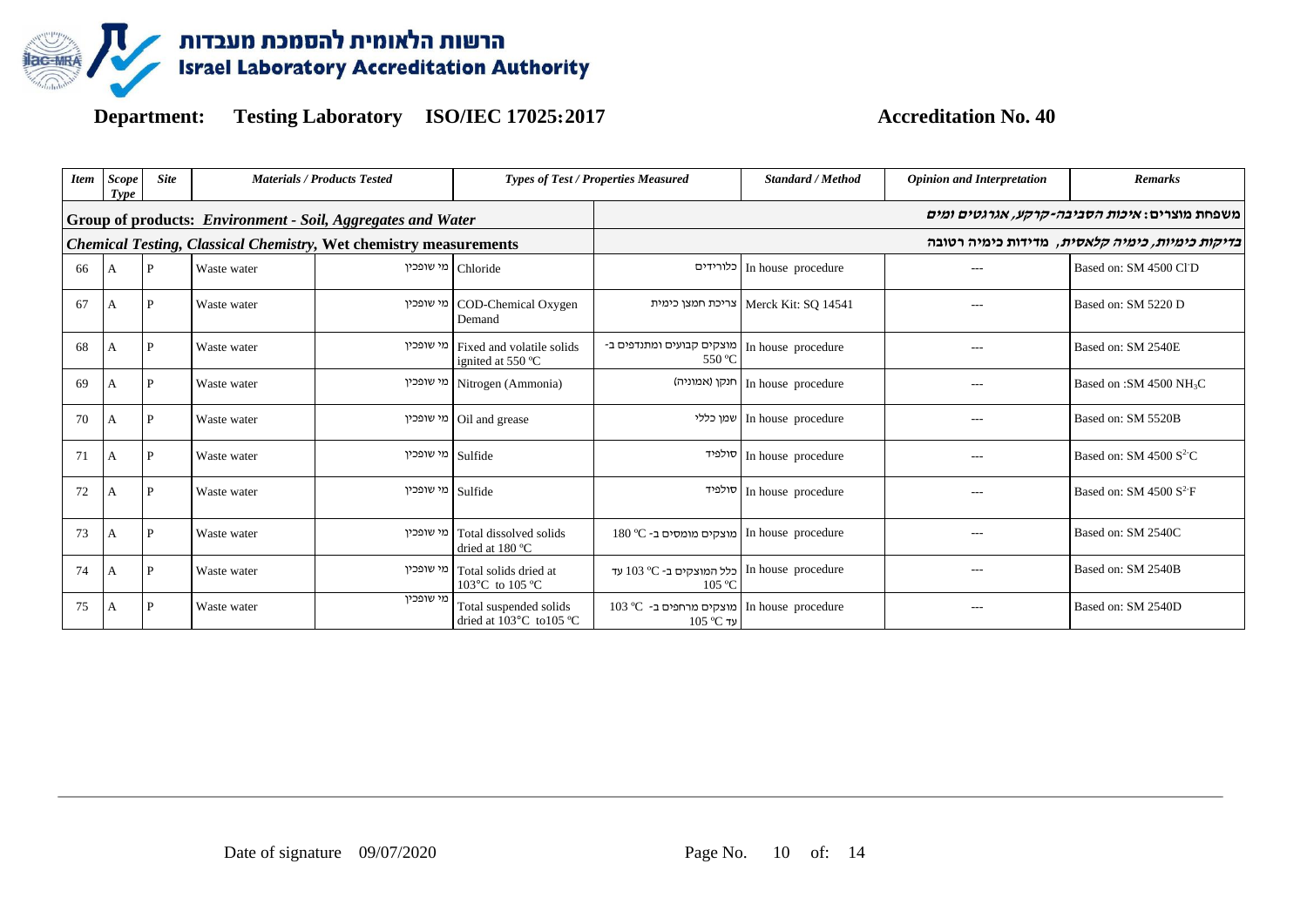

|    | <b>Item</b> Scope<br>Type | <b>Site</b> |                                                   | <b>Materials / Products Tested</b>                                 |                                                                                                                                                                    | <b>Types of Test / Properties Measured</b>                                                        | <b>Standard / Method</b>        | <b>Opinion and Interpretation</b> | <b>Remarks</b>                                         |
|----|---------------------------|-------------|---------------------------------------------------|--------------------------------------------------------------------|--------------------------------------------------------------------------------------------------------------------------------------------------------------------|---------------------------------------------------------------------------------------------------|---------------------------------|-----------------------------------|--------------------------------------------------------|
|    |                           |             |                                                   | <b>Group of products: Environment - Soil, Aggregates and Water</b> |                                                                                                                                                                    |                                                                                                   |                                 |                                   | משפחת מוצרים: <i>איכות הסביבה - קרקע, אגרגטים ומים</i> |
|    |                           |             | <b>Chemical Testing, Spectroscopy, UV/visible</b> |                                                                    |                                                                                                                                                                    |                                                                                                   |                                 |                                   | נדיקות כימיות, ספקטרוסקופיה, תחום נראה/ UV             |
| 76 | I A                       | P           | Drinking water                                    | מי שתיה                                                            | Anionic surfactants as<br><b>MBAS</b>                                                                                                                              |                                                                                                   | דטרגנט אניוני Merck Kit: 102552 | $---$                             |                                                        |
| 77 | I A                       | P           | Waste water                                       |                                                                    | Anionic surfactants as<br><b>MBAS</b>                                                                                                                              |                                                                                                   | דטרגנט אניוני Merck Kit: 102552 | $---$                             |                                                        |
| 78 | I A                       | P           | Waste water                                       |                                                                    | Total Nitrogen<br>Concentration:<br>$10 \text{ mg/L}$ N $- 150 \text{ mg/L}$ N<br>$0.5 \text{ mg/L} \text{ N} - 15 \text{ mg/L} \text{ N}$                         | ריכוז :<br>$10 \text{ mg/L} \text{ N} - 150 \text{ mg/L} \text{ N}$<br>$0.5$ mg/L N $-$ 15 mg/L N | חנקן כללי Merck Kit: SQ 14763   | ---                               |                                                        |
| 79 | I A                       | P           | <b>Effluent</b> water                             |                                                                    | מי קולחין Total Nitrogen<br>Concentration:<br>$10 \text{ mg/L} \text{ N} - 150 \text{ mg/L} \text{ N}$<br>$0.5 \text{ mg/L} \text{ N} - 15 \text{ mg/L} \text{ N}$ | ריכוז :<br>$10 \text{ mg/L}$ N $- 150 \text{ mg/L}$ N<br>$0.5$ mg/L N $-$ 15 mg/L N               | חנקן כללי Merck Kit: SQ 14763   | ---                               |                                                        |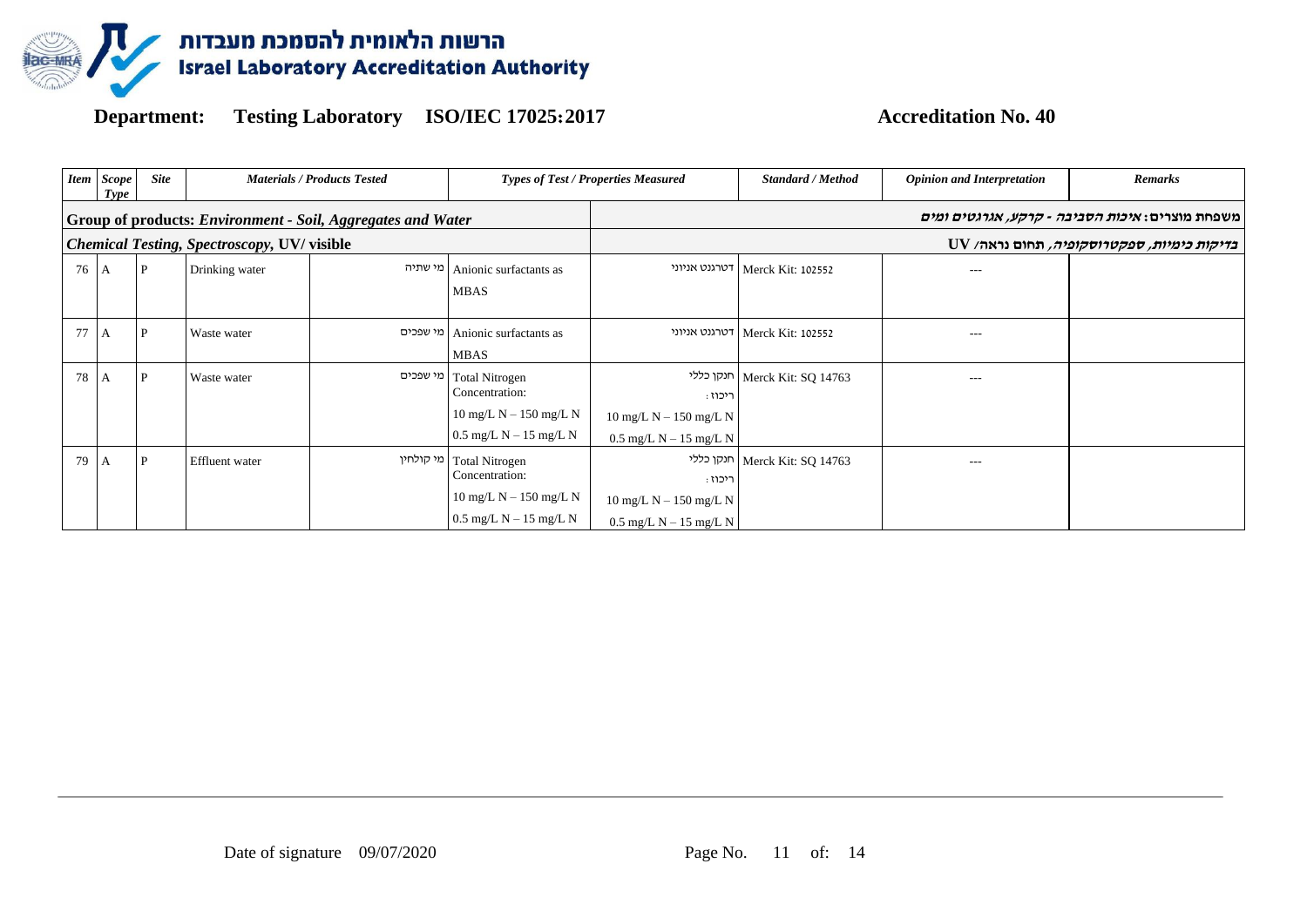

| <b>Item</b> | <b>Scope</b><br>Type | <b>Site</b>  |                                            | <b>Materials / Products Tested</b>                         | <b>Types of Test / Properties Measured</b> |              | <b>Standard / Method</b>          | <b>Opinion and Interpretation</b> | <b>Remarks</b>                                                                                                                                                                                             |
|-------------|----------------------|--------------|--------------------------------------------|------------------------------------------------------------|--------------------------------------------|--------------|-----------------------------------|-----------------------------------|------------------------------------------------------------------------------------------------------------------------------------------------------------------------------------------------------------|
|             |                      |              |                                            | Group of products: Environment- Soil, Aggregates and Water |                                            |              |                                   |                                   | משפחת מוצרים: איכות הסביבה-קרקע, אגרגטים ומים                                                                                                                                                              |
|             |                      |              | <b>Chemical Testing, Spectroscopy, ICP</b> |                                                            |                                            |              |                                   |                                   | בדיקות כימיות, ספקטרוסקופיה, ICP                                                                                                                                                                           |
| 80          | $\overline{A}$       | $\mathbf{P}$ | Drinking water                             | מי שתייה                                                   | Trace elements                             | בדיקת יסודות | In house procedure                | $---$                             | Based on: EPA SW 846 method<br>6010D<br>Metals: Al, As, B, Ba, Be, Ca,<br>Cd, Co, Cr, Cu, Fe, K, Li, Mg,<br>Mn, Mo, Na, Ni, P, Pb, Sb, Se,<br>Silica (SiO <sub>2</sub> ), Sn, Sr, Ti, Tl, V,<br>Zn         |
| 81          | I A                  | P            | Effluent water                             | מי קולחין                                                  | Trace elements                             |              | In house procedure   בדיקת יסודות | $-$ --                            | Based on: EPA SW 846 method<br>6010D<br>Metals: Al, As, B, Ba, Be, Ca,<br>Cd, Co, Cr, Cu, Fe, K, Li, Mg,<br>Mn, Mo, Na, Ni, P, Pb, Sb, Se,<br>Silica (SiO <sub>2</sub> ), Sn, Sr, Ti, Tl, V,<br>Zn         |
| 82          | A                    | P            | Mineral water                              | מים מינרליים                                               | Trace elements                             | בדיקת יסודות | In house procedure                | $---$                             | Based on: EPA SW 846 method<br>6010D<br>Metals: Ag, Al, As, B, Ba, Be,<br>Ca, Cd, Co, Cr, Cu, Fe, Hg, K,<br>Li, Mg, Mn, Mo, Na, Ni, P, Pb,<br>Sb, Se, Silica (SiO <sub>2</sub> ), Sn, Sr, Ti,<br>Tl, V, Zn |
| 83          | A                    | P            | Purified water                             | מים מטוהרים                                                | Trace elements                             | בדיקת יסודות | In house procedure                | $---$                             | Based on: EPA SW 846 method<br>6010D<br>Metals: Ag, Al, As, B, Ba, Be,<br>Ca, Cd, Co, Cr, Cu, Fe, Hg, K,<br>Li, Mg, Mn, Mo, Na, Ni, P, Pb,<br>Sb, Se, Silica (SiO <sub>2</sub> ), Sn, Sr, Ti,<br>Tl, V, Zn |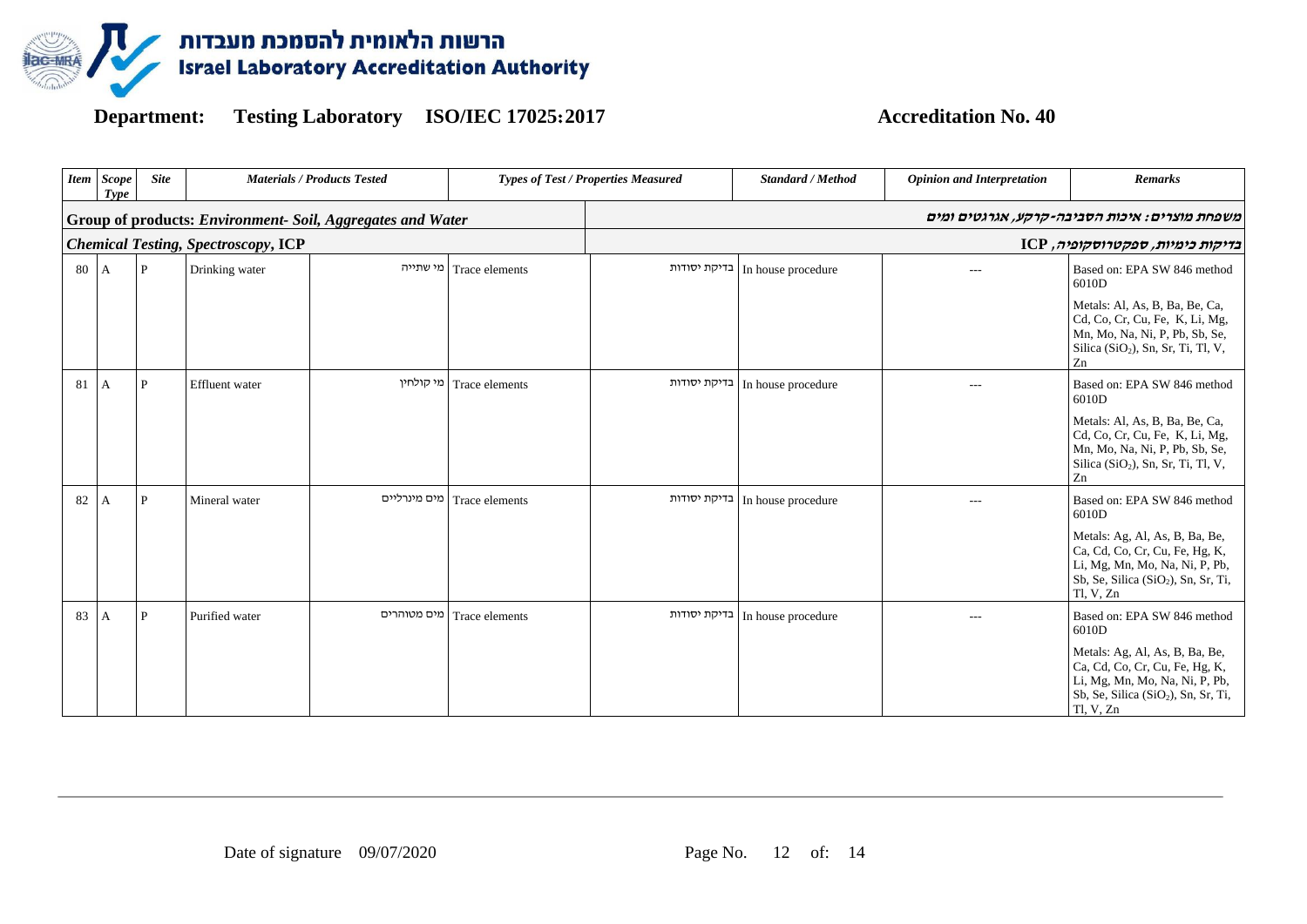

| <b>Item</b> | <b>Scope</b><br>Type | <b>Site</b>  |                                            | <b>Materials / Products Tested</b>                         |                | <b>Types of Test / Properties Measured</b> | <b>Standard / Method</b>          | <b>Opinion and Interpretation</b> | <b>Remarks</b>                                                                                                                                                                                             |
|-------------|----------------------|--------------|--------------------------------------------|------------------------------------------------------------|----------------|--------------------------------------------|-----------------------------------|-----------------------------------|------------------------------------------------------------------------------------------------------------------------------------------------------------------------------------------------------------|
|             |                      |              |                                            | Group of products: Environment- Soil, Aggregates and Water |                |                                            |                                   |                                   | משפחת מוצרים: איכות הסביבה-קרקע, אגרגטים ומים                                                                                                                                                              |
|             |                      |              | <b>Chemical Testing, Spectroscopy, ICP</b> |                                                            |                |                                            |                                   |                                   | בדיקות כימיות, ספקטרוסקופיה, ICP                                                                                                                                                                           |
| 84          | $\overline{A}$       | $\mathbf{P}$ | Recreational water                         | מי נופש                                                    | Trace elements | בדיקת יסודות                               | In house procedure                | $---$                             | Based on: EPA SW 846 method<br>6010D<br>Metals: Ag, Al, As, B, Ba, Be,<br>Ca, Cd, Co, Cr, Cu, Fe, Hg, K,<br>Li, Mg, Mn, Mo, Na, Ni, P, Pb,<br>Sb, Se, Silica (SiO <sub>2</sub> ), Sn, Sr, Ti,<br>Tl, V, Zn |
| 85          | A                    | P            | Sea water                                  | מי ים                                                      | Trace elements |                                            | In house procedure   בדיקת יסודות | $-$ --                            | Based on: EPA SW 846 method<br>6010D<br>Metals: Ag, Al, As, B, Ba, Be,<br>Ca, Cd, Co, Cr, Cu, Fe, Hg, K,<br>Li, Mg, Mn, Mo, Na, Ni, P, Pb,<br>Sb, Se, Silica (SiO <sub>2</sub> ), Sn, Sr, Ti,<br>Tl, V, Zn |
| 86          | $\mathsf{A}$         | P            | Soil                                       | קרקע                                                       | Trace elements | בדיקת יסודות                               | In house procedure                | $---$                             | Based on: EPA SW 846 method<br>6010D<br>Metals: Ag, Al, As, B, Ba, Be,<br>Ca, Cd, Co, Cr, Cu, Fe, Hg, K,<br>Li, Mg, Mn, Mo, Na, Ni, P, Pb,<br>Sb, Se, Silica (SiO <sub>2</sub> ), Sn, Sr, Ti,<br>Tl, V, Zn |
| 87          | A                    | P            | Waste water                                | מי שפכים                                                   | Trace elements | בדיקת יסודות                               | In house procedure                | $---$                             | Based on: EPA SW 846 method<br>6010D<br>Metals: Ag, Al, As, B, Ba, Be,<br>Ca, Cd, Co, Cr, Cu, Fe, Hg, K,<br>Li, Mg, Mn, Mo, Na, Ni, P, Pb,<br>Sb, Se, Silica (SiO <sub>2</sub> ), Sn, Sr, Ti,<br>Tl, V, Zn |